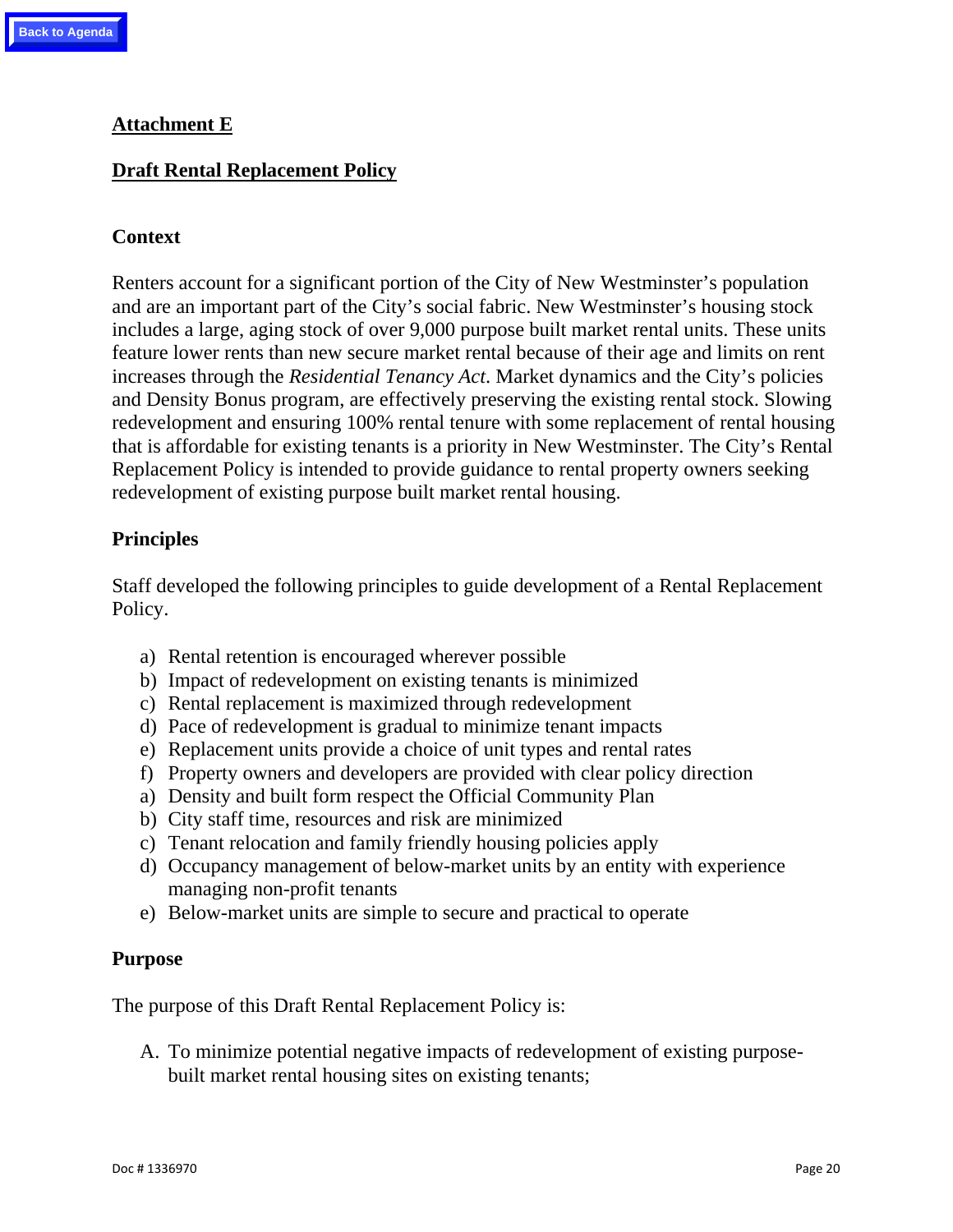B. To provide conditions under which Council will consider approving the redevelopment of existing purpose-built market rental housing properties at the end of a building's functional life with additional density.

# **Policy Scope**

The Draft Rental Replacement Policy applies to all existing purpose-built market rental housing sites where redevelopment will remove more than 6 rental units. This policy specifies the affordable housing amenity to be provided in exchange for any increase in density through rezoning. The Draft Rental Replacement Policy has no provisions to exceed maximum OCP density.

Existing non-profit rental and cooperative housing sites may be subject to enhanced replacement requirements, as may larger or mater planned redevelopment proposals.

### **Policy Application**

Applicants seeking rezoning are expected to provide: 100% secure market rental units including 10% of total units secured as below-market rental units. Non-profit ownership of below-market rental units is preferred. Otherwise, below-market rental units are to be managed by a pre-qualified occupancy management entity, with costs paid by the building owner. Municipal incentives are available to contribute to viability. Applicants are free to pursue other sources of government funding or financing, such CMHC's Rental Financing Initiative, to achieve viability. As a condition of approval, applicants will be required to enter into a Housing Agreement pursuant to Section 483 of the *Local Government Act*.

| <b>Outcomes</b>                    | Minimum target                    | <b>Incentives</b>                  |
|------------------------------------|-----------------------------------|------------------------------------|
|                                    |                                   |                                    |
| Secure market rental units and     | 100% secure market rental units   | Additional density as per          |
| below-market rental units          | with 10% of total units as below- | <b>OCP</b> or Density Bonus        |
|                                    | market rental units.              | program, where applicable.         |
| Ownership of below-market          |                                   |                                    |
| rental units by pre-qualified      |                                   | Rental residential floor space     |
| non-profit housing society         |                                   | is excluded from the density       |
| preferred. Otherwise, occupancy    |                                   | bonus payment.                     |
| management of below-market         |                                   |                                    |
| rental units by pre-qualified      |                                   | <b>Secure Market Rental Policy</b> |
| non-profit housing management      |                                   | parking provisions apply           |
| entity paid for by rental building |                                   |                                    |
| owner.                             |                                   |                                    |
|                                    |                                   |                                    |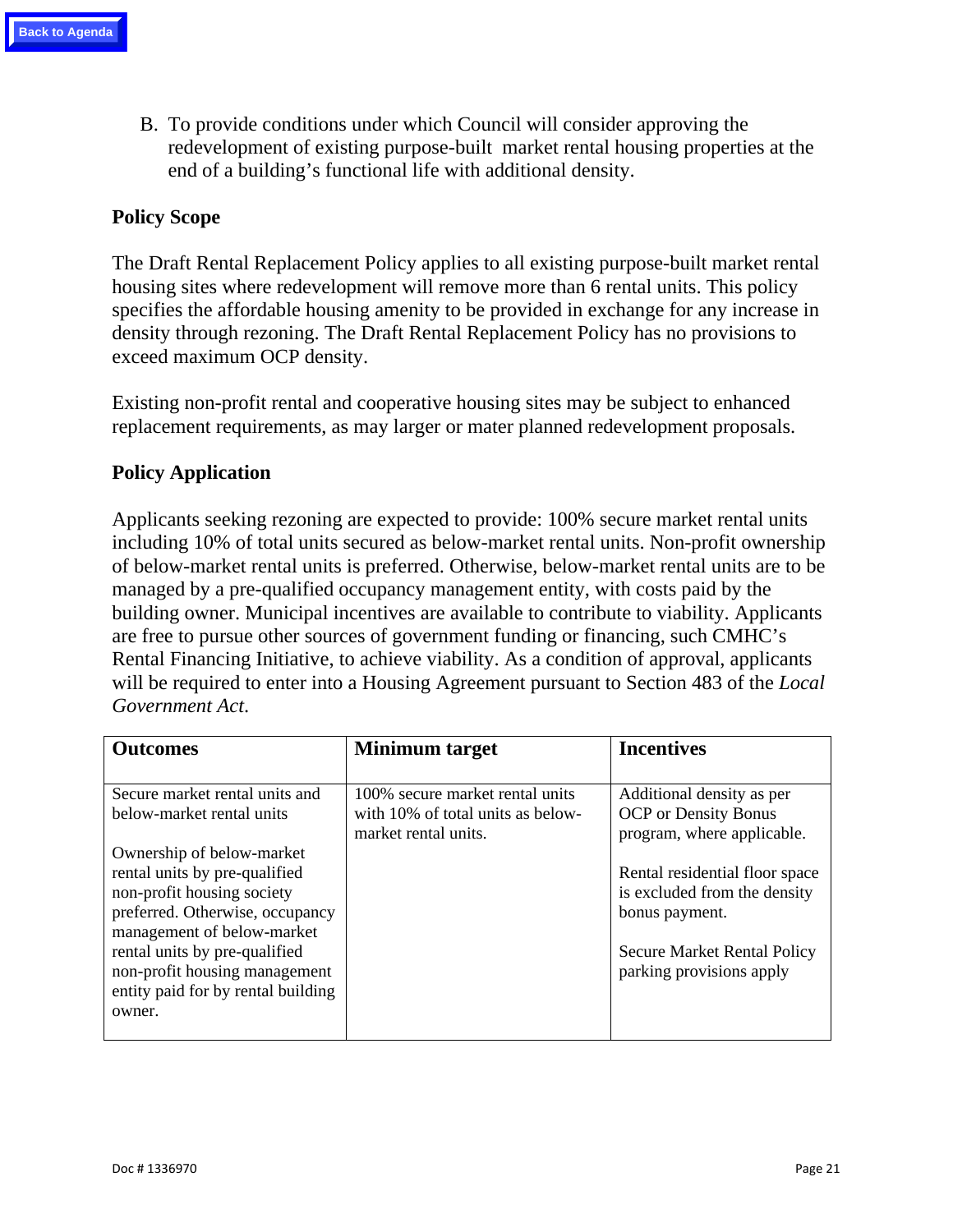### **Unit mix and size guidelines for below-market rental units**

The unit mix below reflects the requirements of the New Westminster Family-Friendly Housing Policy for rental units. Below-market rental units should be consistent with the unit sizes listed below. Unit sizes are based on BC Housing Design Guidelines 2018. City to be flexible based on the population served.

| Number of       | <b>Share of Units</b> | <b>Unit Size</b> |
|-----------------|-----------------------|------------------|
| <b>Bedrooms</b> |                       |                  |
| <b>Studios</b>  | 75%                   | $350$ sq. ft.    |
| 1-Bedroom       |                       | 525 sq. ft.      |
| 2-Bedroom       | 20%                   | 725 sq. ft.      |
| 3-Bedroom       | 5%                    | $925$ sq. ft     |

Below-market units are intended to accommodate existing tenants paying below-market rents who wish to return to the building after redevelopment. Eligible households earn between \$30,000 and \$75,000 per year. Average below-market rent would be set at time of application, at 10% below the currently reported Canada Mortgage and Housing Corporation (CMHC) rental market median rent, all years, for New Westminster. Annual rent increase as permitted under the *Residential Tenancy Act* regardless of turnover. The following illustrates New Westminster below-market rents as of October 2021.

| <b>Unit Type</b> | <b>Below-Market Monthly Rents</b> |
|------------------|-----------------------------------|
| Studio           | \$1,035                           |
| 1-Bedroom        | \$1,112                           |
| 2-Bedroom        | \$1,407                           |
| 3-Bedroom        | \$1,902                           |

Source: Based on CMHC Housing Market Information Portal, Rental Market Survey, October 2021.

### **Cash-in**-**lieu provision**

Council priority is for immediate delivery of below-market rental units. In exceptional circumstances, the City may consider other options for the delivery of affordable housing, including cash contributions of \$200,000 per below-market housing unit (adjusted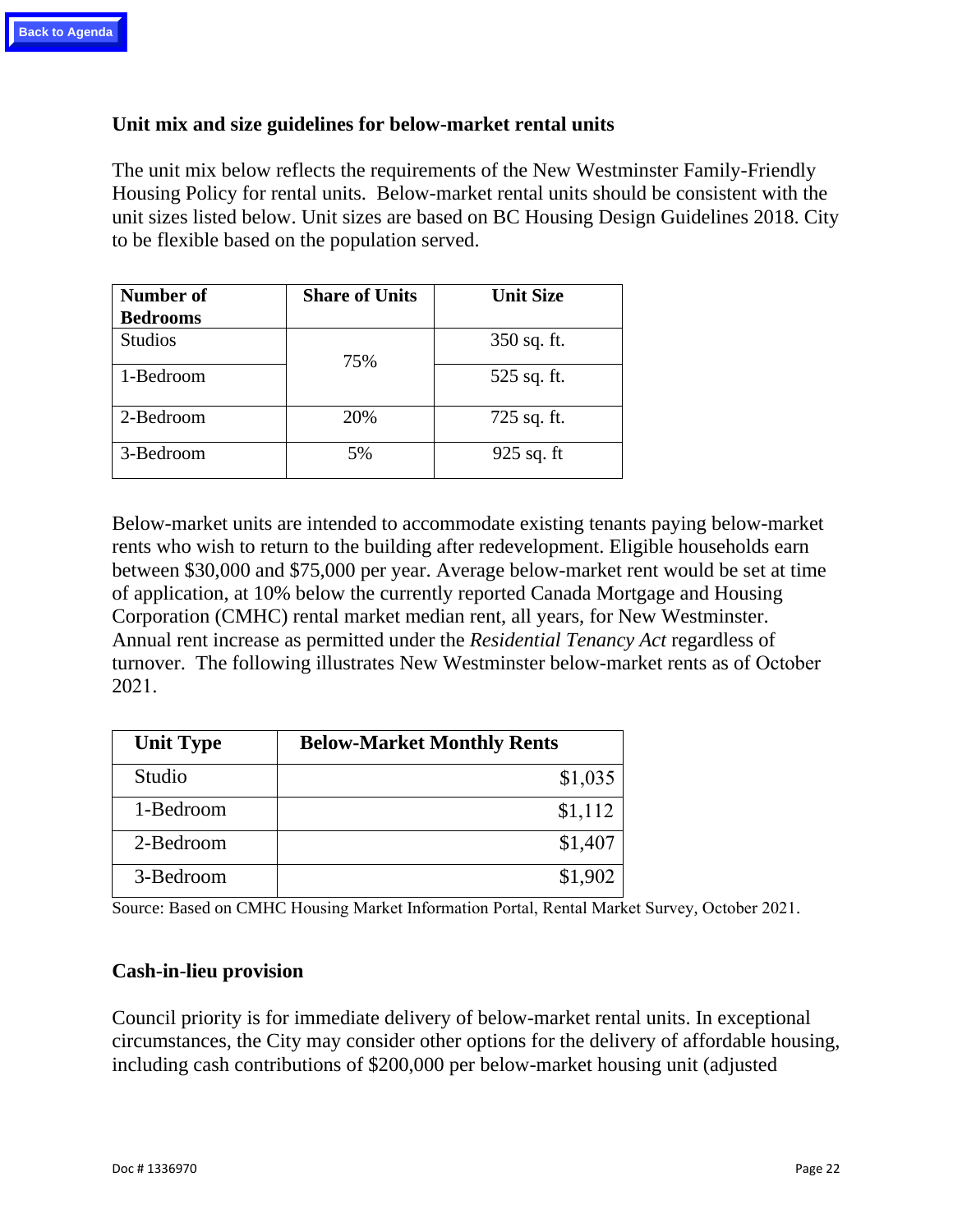periodically to reflect current market conditions). The per unit cash contributions will be placed in the City's Affordable Housing Reserve Fund.

The City's priority will be to utilize cash-in-lieu contributions to secure new non-market rental housing units, as determined by the City's Affordable Housing Reserve Fund policy.

## **Flexibilities**

Where applicants can demonstrate unique development circumstances and financial hardship such that redevelopment viability is compromised, the City may consider negotiating for different outcomes. A variety of analyses may be required by the City depending on the circumstances.

# **Grace period**

Staff has been signalling to applicants for some time that a rental replacement policy is under development. A 4 month grace period after the final adoption date will be allowed before the policy is applied in its strictest application. Until that time, staff will negotiate with applicants using the principles of this policy.

### **Pre-qualified non-profit housing agencies and occupancy management entities**

The City will supply applicants with a list of qualified non-profit housing agencies and occupancy management entities. Applicants are responsible for finding a suitable prequalified partner as early as possible in the project development cycle.

### **Requirements**

As a condition of approval, applicants will be required to enter into a Housing Agreement pursuant to Section 483 of the *Local Government Act* and other legal mechanisms deemed necessary with the City of New Westminster specifying:

- a) Market rental units and below-market rental units will be secured as rental units in perpetuity through the use of residential rental tenure zoning
- b) Rental units created under this policy will be secured by covenants that preclude stratification
- c) Eligible tenants and tenant incomes for below-market rental units
- d) Starting rents for below-market rental units
- e) That the applicant will verify tenant eligibility for new below-market rental units (household income cannot exceed 4 times annual rent)
- f) Third party occupancy management of below market rental units from prequalified list of occupancy managers and/or transfer/lease of below-market rental